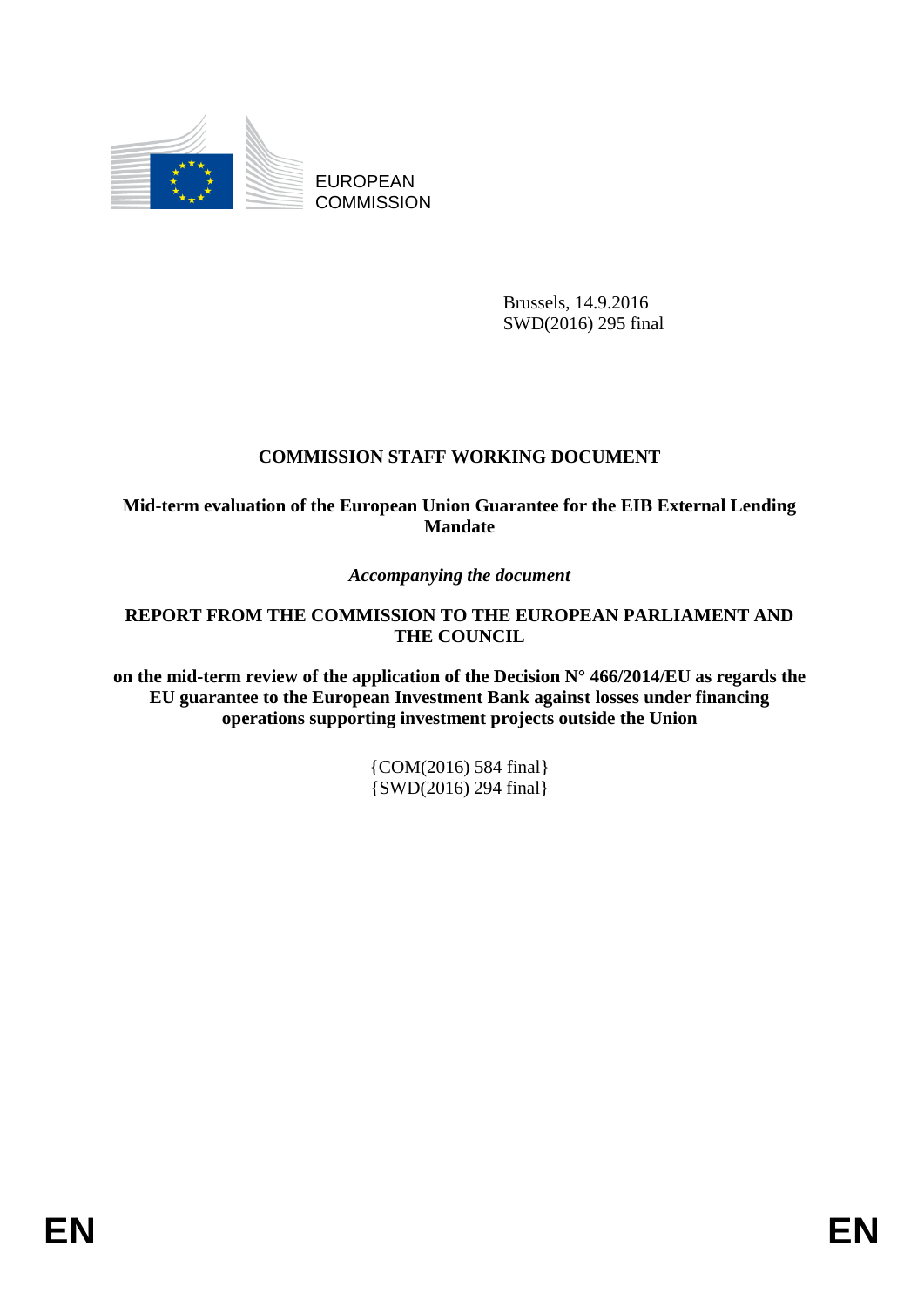# **Contents**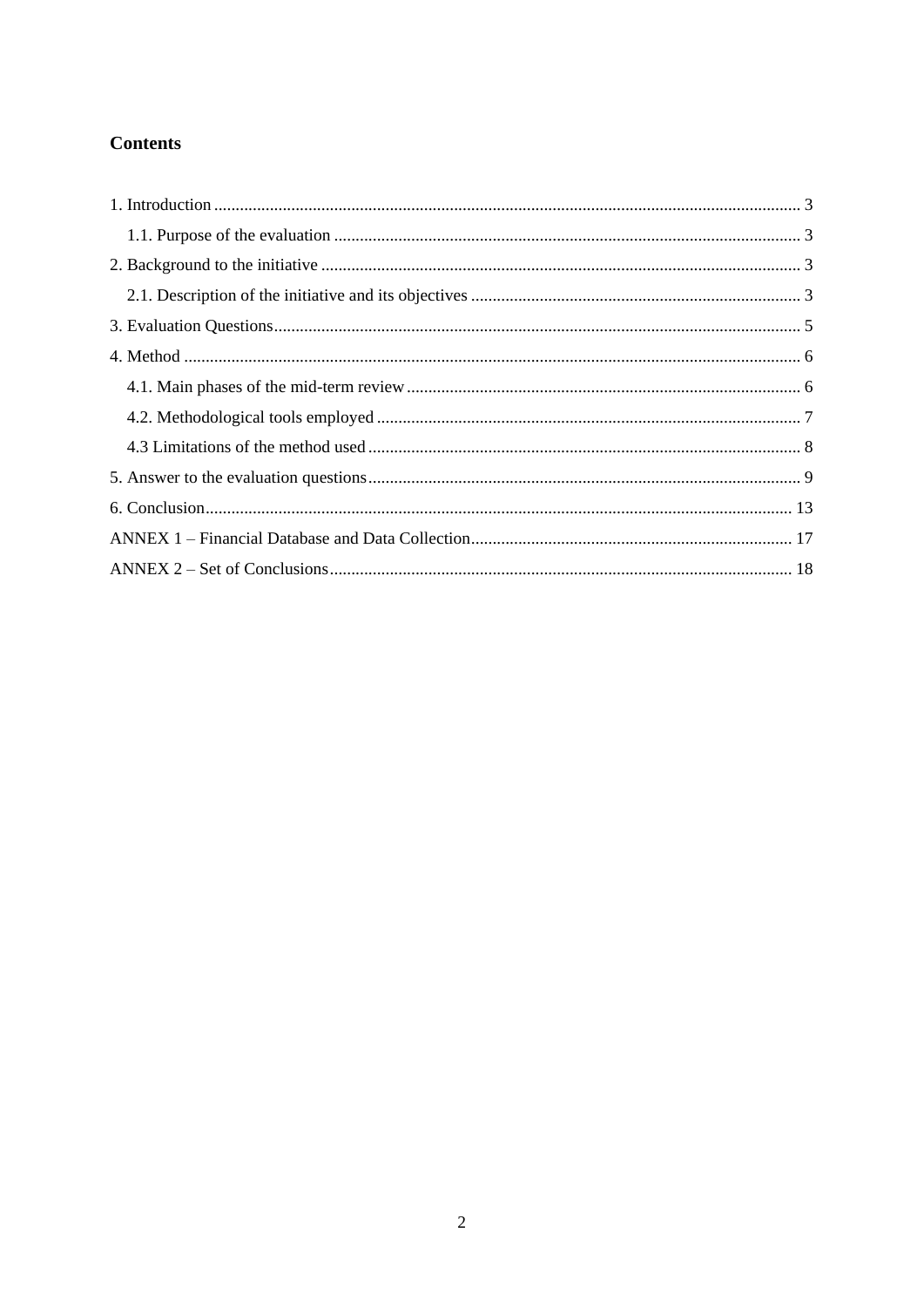# <span id="page-2-0"></span>**1. Introduction**

# <span id="page-2-1"></span>**1.1. Purpose of the evaluation**

The purpose of this evaluation is to assess the application in the first years of Decision No 466/2014/EU ("the Decision") adopted on 16 April 2014 by the European Parliament and the Council granting an EU guarantee to the European Investment Bank ("EIB") against losses under financing operations supporting investment projects outside the Union over the period 2014-2020.

The Commission delivered a mid-term report evaluating the overall implementation of the External Lending Mandate ("ELM") and a Commission's proposal for amending the Decision.

The Commission's mid-term report is based on the outcomes of the independent external evaluation. The report assesses the application of the allocation policy, EIB reporting and the Result Measurement Framework ("REM"). It also evaluates the potential activation, and geographical distribution of the optional additional amount of EUR 3 billion.

The evaluation also contains conclusions and recommendations to improve the processes in the future.

The independent external evaluation has been executed by a contractor who works under direct monitoring and supervision of a Steering Committee consisting of representatives from relevant Commission's DGs, European External Action Service ("EEAS") and the EIB. The findings of the final evaluation report of the Contractor and contribution from EIB feed into the Commission's mid-term report.

# <span id="page-2-2"></span>**2. Background to the initiative**

### <span id="page-2-3"></span>**2.1. Description of the initiative and its objectives**

The Decision has the purpose of granting an EU guarantee to the EIB against losses under financing operations signed over the period 2014-2020 in support of investment projects in eligible countries outside the Union (Annex III to the Decision). Following the signature of the Guarantee Agreement by the Commission and the EIB on 25 July 2014, the current ELM entered into force. The EU guarantee is granted as a global guarantee in respect of payments which were due to the EIB but were not received by it. These payments must be in connection with loans, loan guarantees and debt capital market instruments granted for or issued for the benefit of EIB investment projects outside of the Union.

The EIB governing bodies are encouraged to take the necessary measures to adapt the EIB activity to contribute to the Union external policies in an effective manner, and to adequately meet the requirements set out in the Decision. The EU guarantee is granted only for EIB financing operations which, while complying with the requirements laid out in the Decision, have added value on the basis of the EIB's own assessment and support any of the following high-level objectives, defined in Article 3 of the Decision:

1. Development of the local private sector, in particular support to small and medium-sized enterprises ("SMEs");

2. Development of social and economic infrastructure, including transport, energy, environmental infrastructure, information and communication technology, health and education;

3. Climate change mitigation and adaptation.

In addition to those three high-level objectives, regional integration among countries is considered as an underlying objective, including in particular economic integration between Pre-accession countries, Neighbourhood countries and the Union.

The coverage of the EU guarantee allows the EIB to conduct operations outside the Union while limiting EIB's risk exposure and thus preserving its creditworthiness. In undertaking financing operations outside of the Union, the EIB indirectly contributes to the policy objectives of the Union, which include reducing poverty through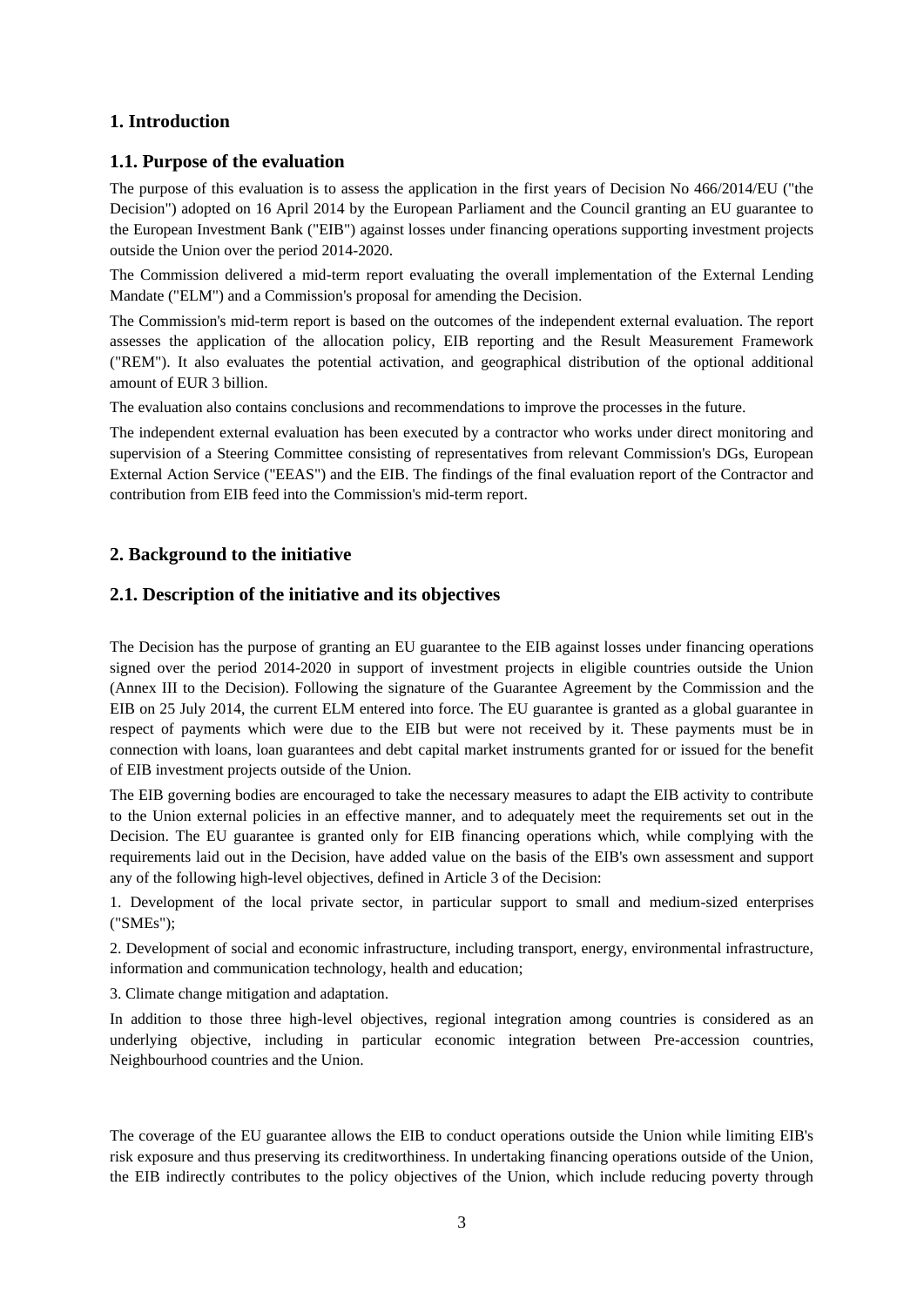inclusive growth and sustainable economy, environmental and social development and the prosperity of the Union in changing global economic circumstances. EIB financing operations must therefore be aligned with those objectives and general principles guiding Union external action and must contribute to the implementation of international environment agreements to which the Union is a party.

To that end, the Commission, the EEAS and the EIB cooperate and ensure alignment of EIB external actions and EU external policy objectives with a view to maximising synergies between EIB financing and Union budgetary resources, mainly through a regular and systematic dialogue and early consultation on policies, strategies and project pipelines (Memorandum of Understanding between the Commission and the EIB in consultation with the EEAS signed on 12 September 2013). In order to provide practical measures to link the general objectives of the EU guarantee with implementation by the EIB, updated Regional Technical Operational Guidelines were adopted by the Commission on 8 May 2015.

The EIB promotes local private sector development by supporting local investment in beneficiary countries and investment projects by SMEs from the Union. The EIB's activities focus on promoting access to finance by extending credit lines to local financial intermediaries (mainly banks) for on-lending to small and medium enterprises, participation in private equity funds and risk capital to high-growth potential companies, equity finance for microfinance providers and direct loans to larger companies.

Regarding the development of social and economic infrastructure, the EIB supports infrastructure projects in its traditional sectors of intervention: energy, transport, urban development, and health and education, as well as environmental infrastructure such as water and sanitation and green infrastructure, telecommunications and broadband network infrastructure.

In the field of climate change mitigation and adaptation, the EIB supports the Union's aim of promoting lowcarbon and climate-resilient growth globally and contributes to the overall objective of the United Nations Framework Convention on Climate Change, in particular by avoiding or reducing greenhouse gas emissions in the areas of renewable energy, energy efficiency and sustainable transport, or by increasing resilience to the adverse impacts of climate change on vulnerable countries, sectors and communities. The eligibility criteria for climate action projects are defined in the EIB Climate Change Strategy which has been updated. Over the period covered by the Decision, the volume of those operations must represent at least 25 % of total EIB financing operations.

EIB projects contribute to regional integration by facilitating the physical movement of goods and labour, but also by fostering international collaboration in the private sector, and supporting the convergence of neighbouring countries' economies towards the Union.

The interaction between the different components of the ELM in terms of inputs, activities, outputs outcomes and impacts are described in the intervention logic below.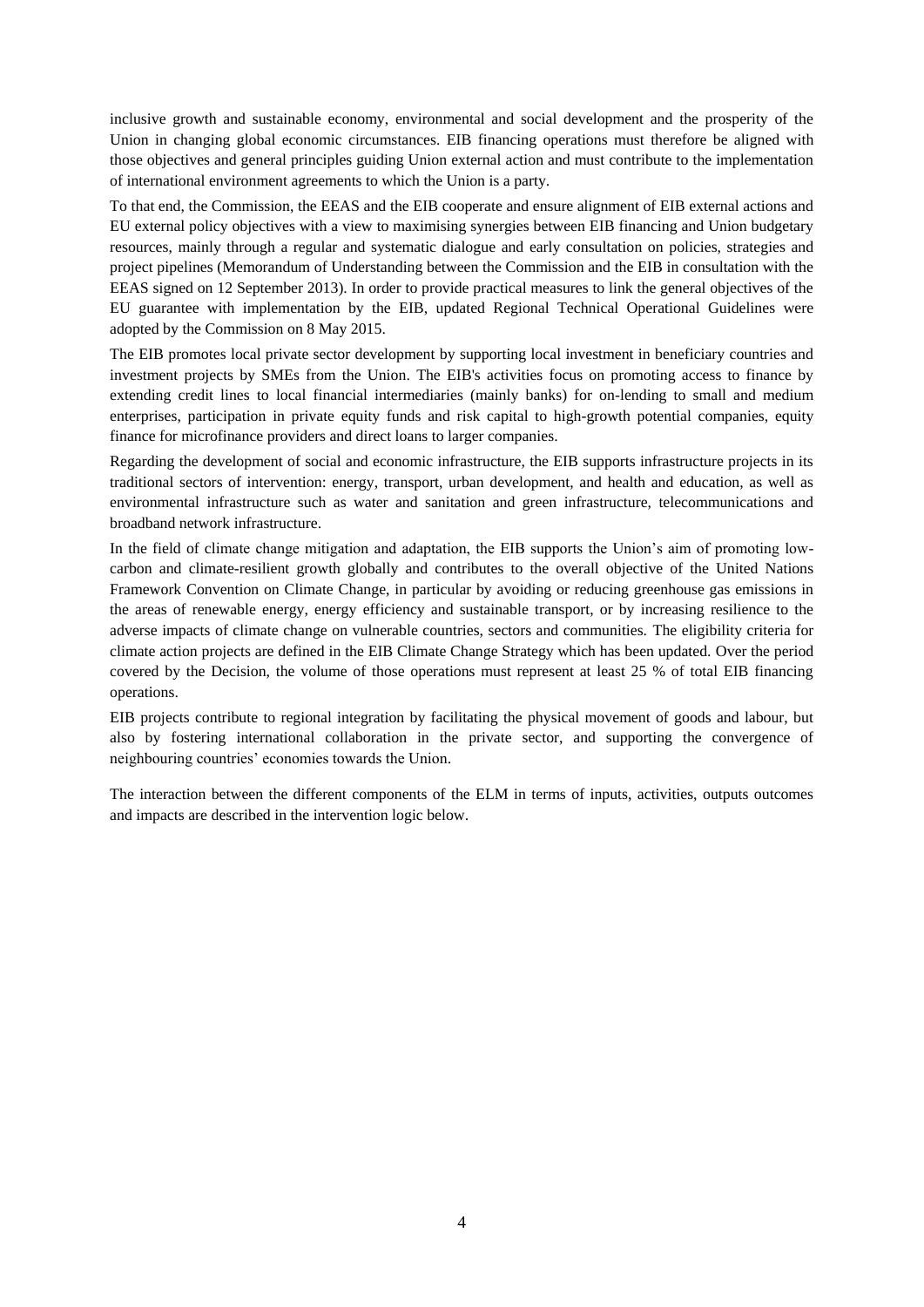# **Intervention logic** *Intervention logic*



### <span id="page-4-0"></span>**3. Evaluation Questions**

The primary step consisted in identifying objectives, the design characteristics and the implementation logic of the ELM. On that basis, the evaluator detailed each question with judgement criteria and related indicators, aiming at making the final judgment explicit and at structuring the final answers to the evaluation questions.

EQ1: Are the **objectives** set out in Decision No 466/2014/EU still relevant considering the changes in the context, in particular with regard to geopolitics, emerging post-2015 development finance and climate framework, and the EU external policy agenda, including its external blending mechanism?

EQ2: Regarding the relevance of design, how does the **allocation policy** contribute to the effective use of the EU guarantee?

EQ3: Are the methods used by the EIB relevant to analyse the financial needs of the beneficiaries, their absorption capacity and the availability of other sources of private or public financing for the relevant investments?

EQ4: How does the EIB **reporting** towards the commission allow to assess the compliance of EIB financing operations with the Decision No 466/2014/EU and what are appropriate measures for improvement (if applicable)? Are the reporting requirements regarding greenhouse gas emissions related to EIB financing operations being fulfilled?

EQ5: What is the **relevance** of the set of indicators and criteria developed by the EIB, the **REM** for the evaluation of the Programme?

EQ6: How does the EIB monitoring system contribute to the identification of barriers to **effectiveness** and allow overcoming them and how does the **REM** framework contribute to the ex-ante assessment of expected project results and enhance the EIB's ability to report on actual results?

EQ7: Is the programme able to detect and take into account the unintended effects on stakeholders?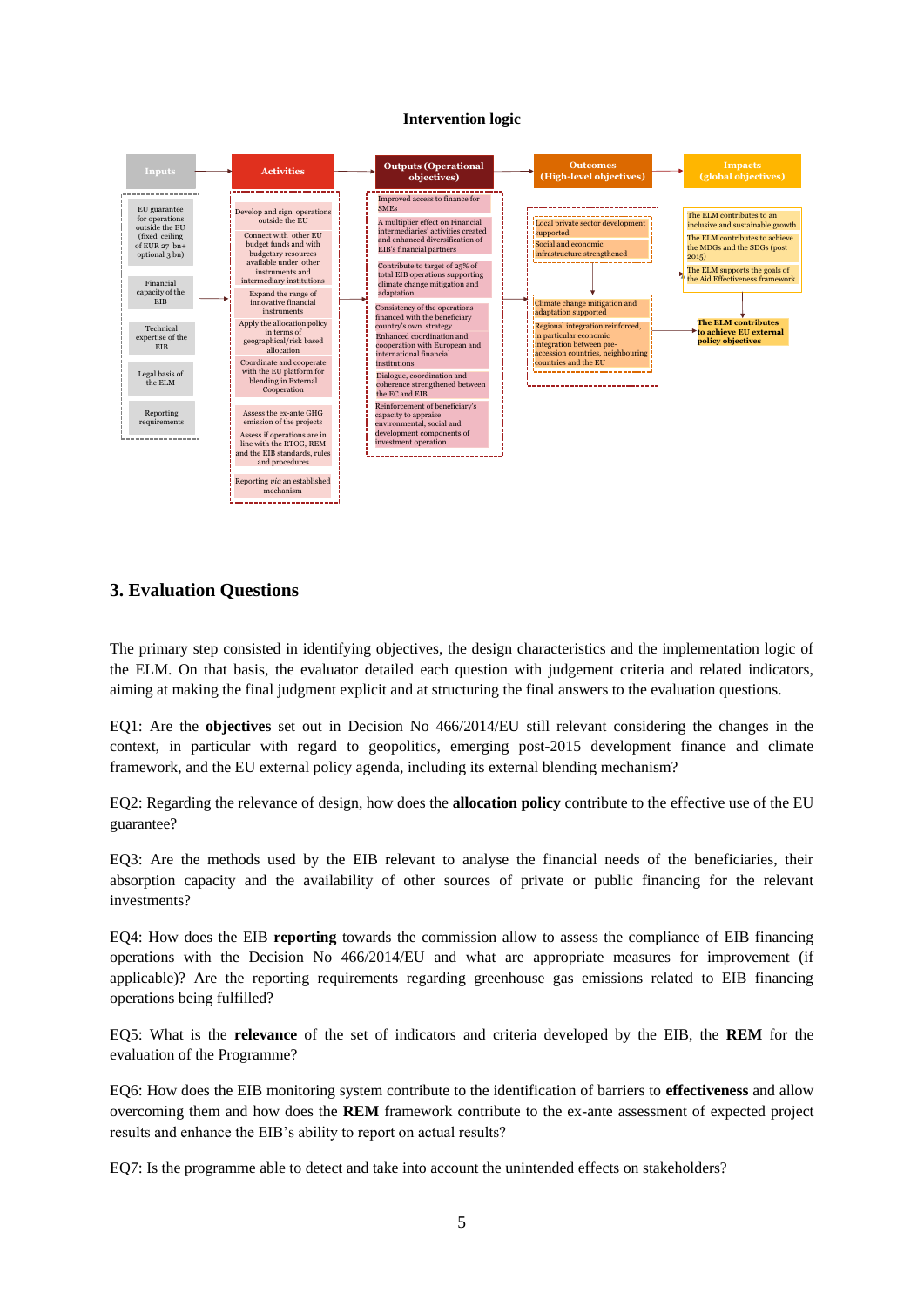EQ8: Are there overlaps, realised or potential complementarities between the Programme and any other EU, MS and IFI actions in the relevant areas? Could the **coherence and synergies** of the Programme with other EU and/or MS interventions that are designed to contribute to the EU external policy objectives be further improved? What lessons can be learned from interaction between EIB under ELM and the blending facilities also in terms of complementarity?

EQ9: To what extent are the desired effects achieved at a reasonable cost in comparison to other similar organisations/Programmes? What aspects of the Programme are the most **efficient** or inefficient, especially in terms of resources that are mobilised by final beneficiaries, the EIB and the Commission during the different phases of the project?

EQ10: What is the **added value** of the Programme for beneficiaries (ref. EIB performance indicators, incl. qualitative and quantitative effects) and in the selection of specific lending activities, how is the highest added value to beneficiaries ensured?

EQ11: What is the volume of **climate change** lending against the target of 25% and what is the result of the new system to ex-ante assess greenhouse gas emission of projects supported by the EU guarantee? How does the EIB reinforce the climate resilience for all relevant financing operations, and integrate carbon pricing in economic cost benefit analysis?

EQ12: What is the **effectiveness of communication** efforts of the EIB on the visibility of the EU, including at project level?

# <span id="page-5-0"></span>**4. Method**

### <span id="page-5-1"></span>**4.1. Main phases of the mid-term review**

The evaluation work has been articulated in five phases:

- 1. Inception phase (23/09/2015 14/01/2016). Tasks:
	- Literature review of relevant Commission documentation;
	- Construction of the intervention logic;
	- Analysis of the evaluation questions;
	- **Elaboration of the detailed methodology work plan.**
- 2. Data collection phase (04/12/2015 04/02/2016). Tasks:
	- Collection of the financial data, construction of the financial database;
	- Portfolio analysis;
	- **Stakeholders mapping:**
	- Workshop on ELM project life-cycle;
	- Preparation of the interviews and the case studies.
- 3. Diagnosis (04/02/2016 04/03/2016). Tasks:
	- Update of the portfolio analysis;
	- Stakeholder interviews:
	- Case studies:
	- Analytical summary.
- 4. Draft final report (04/03/2016 04/04/2016). Tasks:
	- Cross-analysis of the findings of the study;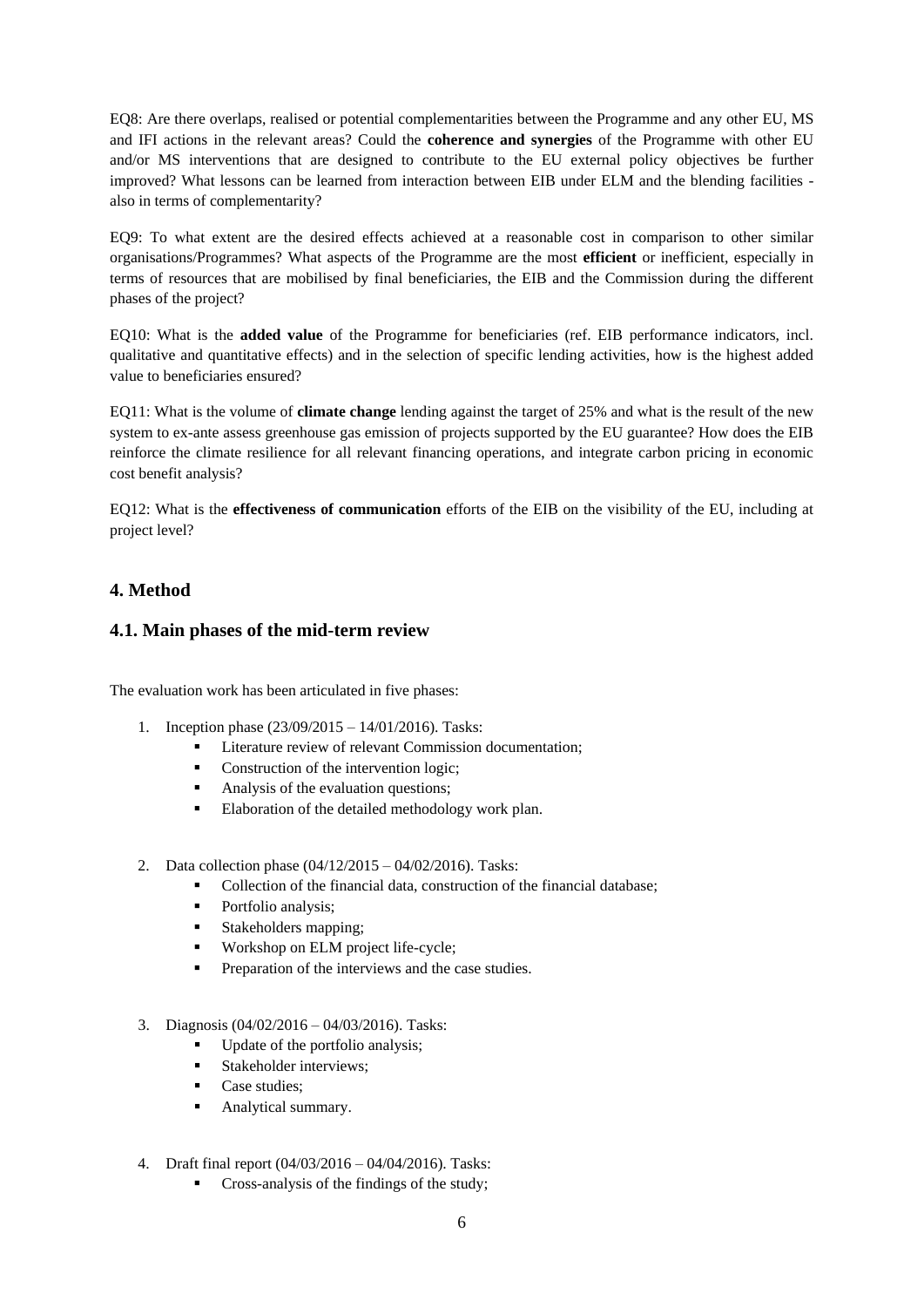**•** Drawing conclusions and recommendations.

# <span id="page-6-0"></span>**4.2. Methodological tools employed**

### *Financial database creation*

The task involved close cooperation between the evaluation team and the EIB staff to ensure that the evaluation team had possession of and understood all the data available relevant to the study.

The primary step was the constitution of the database of financial operations of the EIB under the ELM for the years 2014-2015, including, where possible, foreseeable upcoming operations, in particular those awaiting signature.

Since July 2014 (start of the mandate covering the period 2014-2020), 57 financing operations benefitting from the EU guarantee have been launched and contracts have been signed by the EIB. For each of the financing operations, the financial database comprises in particular:

- The project title and description (purpose, region, sector, country, etc.);
- Date of signature;
- Appraisal time (in months);
- The stakeholders under consideration (financial intermediaries and final beneficiaries);
- The financial characteristics of the project (project cost, percentage of the EIB contribution, volume of funds disbursed so far);
- The results of the risk assessment exercise;
- The climate change indicator (Climate Action Indicator% for tracking climate change mitigation and adaptation);
- Nature of the EU guarantee (Political risk vs. Comprehensive);
- For multi-beneficiary loans: number of final beneficiaries (specifying the financial characteristics of each of the loans provided by the financial intermediaries to the final beneficiaries);
- For the framework loans: number of sub-projects covered/in the pipeline (specifying the financial characteristics of each of the sub-projects).

### *Portfolio analysis*

The EIB provided the evaluation team with the data for the 57 financing operations signed under the current ELM from July 2014 up to 31 December 2015. The data was extracted from the EIB database Serapis with detailed information on each financing operation.

From that database, the evaluation team performed a portfolio analysis of the 57 financing operations in the database. That analysis provides a descriptive and analytical overview of the ongoing status of the ELM operations, including:

- Regional distribution;
- Country distribution;
- Sector distribution;
- EIB financing type;
- Appraisal duration;
- Coverage of the EU guarantee;
- **Project cost and EIB contribution per projects;**
- Disbursement:
- **Type of final beneficiaries;**
- Climate change indicators.

That analsysis made it possible to draw a global snapshot of the portfolio and outline some findings and build hypotheses, which were addressed more in depth during the case studies.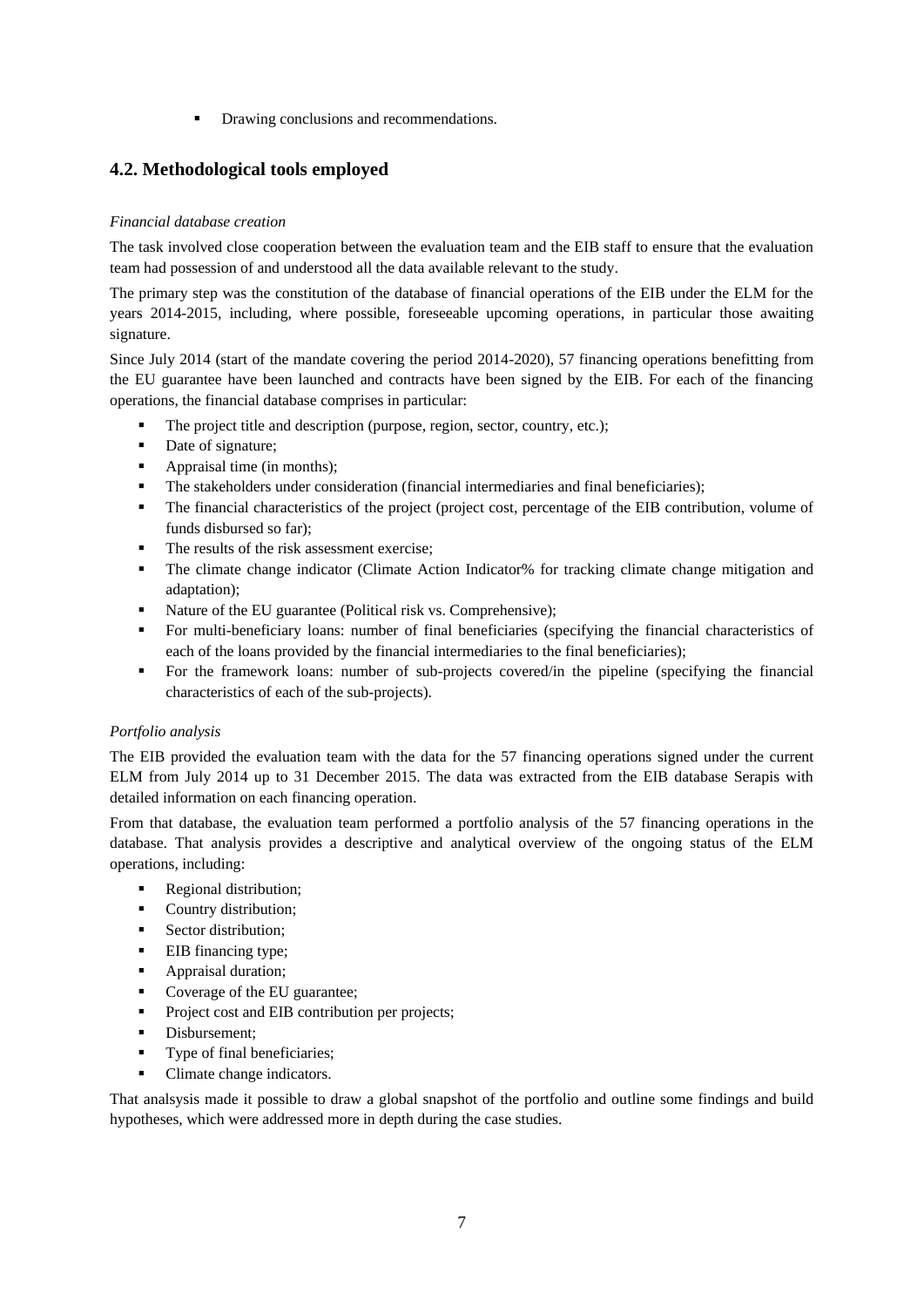#### *Workshop on ELM projects lifecycle*

A workshop was organised with the EIB to present some of the key elements of the ELM: project lifecycle, project monitoring, the economic and financial assessment of project, the EU call for guarantee process, the REM framework and a specific case study of the financial operation conducted in Armenia.

#### *Stakeholders mapping*

The stakeholders mapping consisted in the identification of the various stakeholders involved directly and indirectly in the strategic orientation, the implementation, the reporting and the monitoring of the Programme as well as stakeholders from the beneficiaries side. Their role and interaction were defined to draw an overall picture of the stakeholders' interactions. The stakeholder mapping was necessary to prepare the stakeholder interviews, ensuring that the evaluation team identified all the relevant stakeholders.

#### *Stakeholder interviews*

Interviews were conducted with a set of relevant stakeholders identified in the stakeholders mapping. Stakeholders are the officials from the EIB and the Commission, country-level government officials, officials working in international financial institutions and development finance institutions, private and sovereign institutional investors, private sector financial intermediaries, private and public sector final beneficiaries and NGOs, in particular those relevant to the financial sector (including Eurodad, Counterbalance, and CEE Bankwatch).

The evaluation team used a semi-structured interview approach that provided a set of questions to be tackled during the interview while allowing the interviewer to ask follow-up questions. That approach enabled the evaluation team to obtain the largest possible volume of information during each interview.

#### *Case studies*

The evaluation team selected 20 financing operations on the basis of specific criteria. Case studies selected were representative in terms of geographical and sectorial coverage, type of financial instrument used, amount of funding provided, objective of the operation and type of guarantee applicable.

Case studies have been undertaken in several beneficiary States of the specific activities selected for an in-depth assessment of the results / impacts achieved so far, as well as the perception of stakeholders. The evaluation team conducted an in-depth analysis for 20 financing operations by studying the documentation related to those projects. That documentation set the background of the financing operation, the appraisal procedure, the contractual specificities and the modalities of the execution of the financing operation. That desk research was completed by interviews with relevant stakeholders.

### <span id="page-7-0"></span>**4.3 Limitations of the method used**

The framework of the evaluation of the External Lending Mandate ("the Programme") includes:

a) an evaluation of the EIB's external financing activities under EU guarantee.

b) an assessment of the wider impact of the EIB's external lending in Programme regions, including in the context of the emerging post 2015 development finance framework.

The overall approach for the study presents two main constraints:

First, considering the short operating timeframe of the Programme, a small number of operations have already been signed (57) and an even smaller number of operations have already been disbursed (9), which reduces the explanatory power of the analysis. Any extrapolation to the whole population of operations (both running and upcoming under this ELM period), in particular, would be hazardous. Given that short timeframe, the evaluation approach is mainly qualitative, addressing the conditions for success. The judgment on the actual effectiveness, efficiency, coherence of the ELM is completed with an analysis of whether the conditions for the Programme to achieve its objectives are in place. The evaluation team applied that approach throughout the entire analysis of the ELM including the internal functioning of the ELM. It is all the more relevant as it helps to draw recommendations for the improvement of the Programme.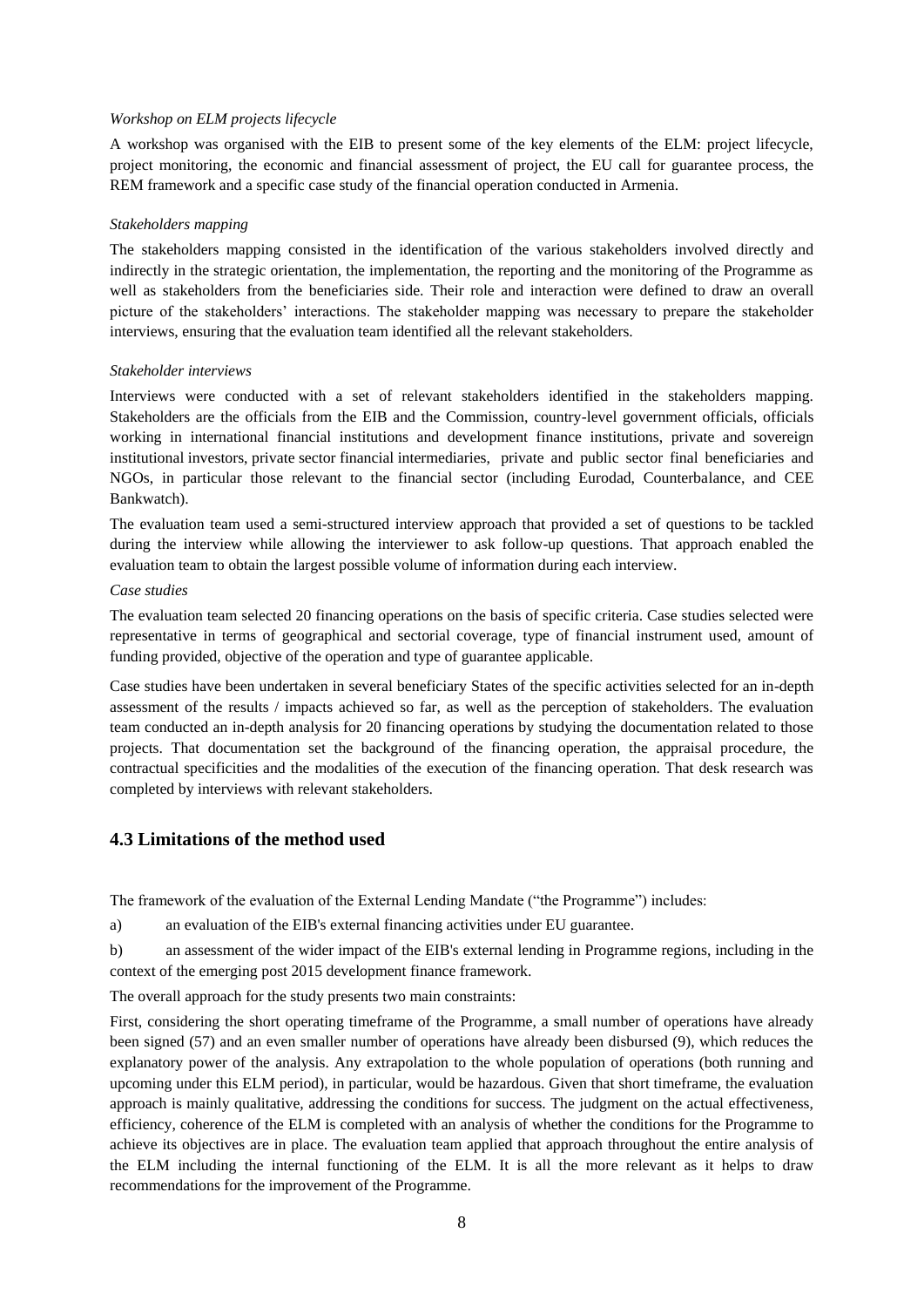Data availability is another issue, in particular as regards data at the final beneficiaries' level. This is partly due to the short operating timeframe of certain operations or the way they are structured, in particular for multibeneficiary loan. However, at the Programme level, all aggregated financial and non-financial data have been made available and allowed to produce the required analysis for this evaluation.

# <span id="page-8-0"></span>**5. Answer to the evaluation questions**

The operational approach for the ELM mid-term evaluation seeks to answer the evaluation questions by rephrasing and reordering them in a logical sequence that follows the intervention logic of the ELM operations.

*The design of the ELM* 

Answer to EQ 1, EQ 2, and EQ 3:

Regarding the alignment of the ELM with the EU external policy agenda, the analysis has been conducted on the reactivity to changes in EU external priorities, namely the Ukraine crisis, the "Arab spring", the support to the candidate and pre-candidate countries and the emerging issues.

- The ELM operations are aligned with the three objectives defined in the Decision. The climate change objective is still relevant in the present context where post-Paris agreement efforts towards climate change mitigation and adaptation objectives and pursuit of the Sustainable Development Goals ("SDGs") are contributing to a sustainable and inclusive growth;
- ELM objectives are broadly aligned with the SDGs and are expected to contribute directly to a number of the SDGs, such as Clean water and sanitation, Affordable and clean energy, Industry, innovation and infrastructure, Sustainable cities and communities, Climate action and Decent work and economic growth;
- The ELM has supported the Union's external policy agenda, showing sufficient flexibility and reactivity to upcoming challenges. This is exemplified through the case of Ukraine (the Ukrainian crisis), Egypt and Morocco ("Arab spring"), Syria and the ongoing discussion over the refugee crisis. This includes also alignment with climate objectives as they have been agreed in the Paris Agreement;
- The ELM, above all, has been a tool contributing to the economic stabilisation in the countries hit by a political crisis. Its agenda has been constrained by tough geopolitical challenges, which weigh on the regional ceilings and the future capacity of action under the ELM.

According to the relevance and added value of the geographical distribution and regional ceilings, the conclusion was that in some of the regions (Asia; South Africa; Central Asia; Russia, Eastern Europe, South Caucasus), the amount committed (approved) after 1.5 years into the Mandate approaches the regional ceiling, which constrains the future operations and significantly reduces the capacity of the ELM to respond to potential upcoming challenges or EU priorities in the future. EIB cooperation with Russia is restricted because of the restrictive measures introduced by the European Union in the context of the Ukraine conflict. In other regions (Mediterranean countries; Latin America, Potential candidate and candidate countries), the EIB delivers according to the regional ceilings.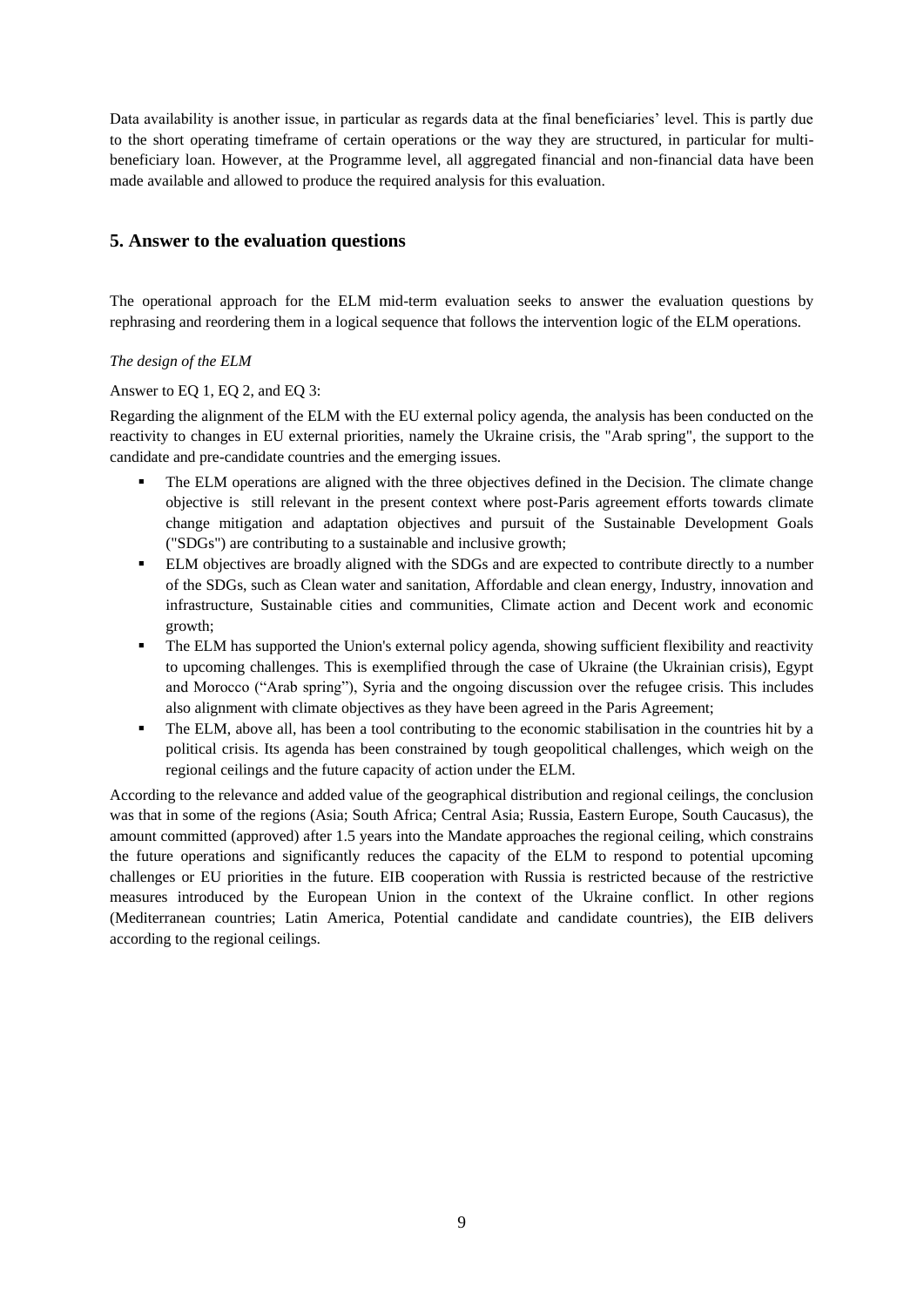

**Funds approved in each region as a% of the amount fixed by the ceiling for this region**

Concerning the relevance of the allocation policy, specifically in the choice between own-risk financing and financing under the EU guarantee, the conclusion is that the financing operations were conducted in full compliance with the Allocation policy of the ELM. The own-risk lending and lending under the EU guarantee are largely non-rival: the ELM is used in most cases for financing operations in countries with a speculative grade. In the three countries with an investment grade (India, Brazil and South Africa) where the ELM operations have been conducted, the macroeconomic environment is characterized by high volatility and uncertainty, which justifies the use of the EU guarantee.





#### *The management of the ELM*

Answer to questions EQ4, EQ 5, EQ 6, and EQ 7.

With regard to the ELM operations lifecycle, the analysis is lead through all the steps, namely project origination, project appraisal, monitoring of the operations, management cost and reporting.

- The project appraisal results in a comprehensive analysis of the project and provides the decision-maker with sufficient information for assessing the quality and the relevance of the latter. The project appraisal is compliant with the requirements of Article 9 of the Decision.
- The EIB or the local stakeholders perceive the management cost induced by the ELM among the least heavy compared to the other international financial institutions.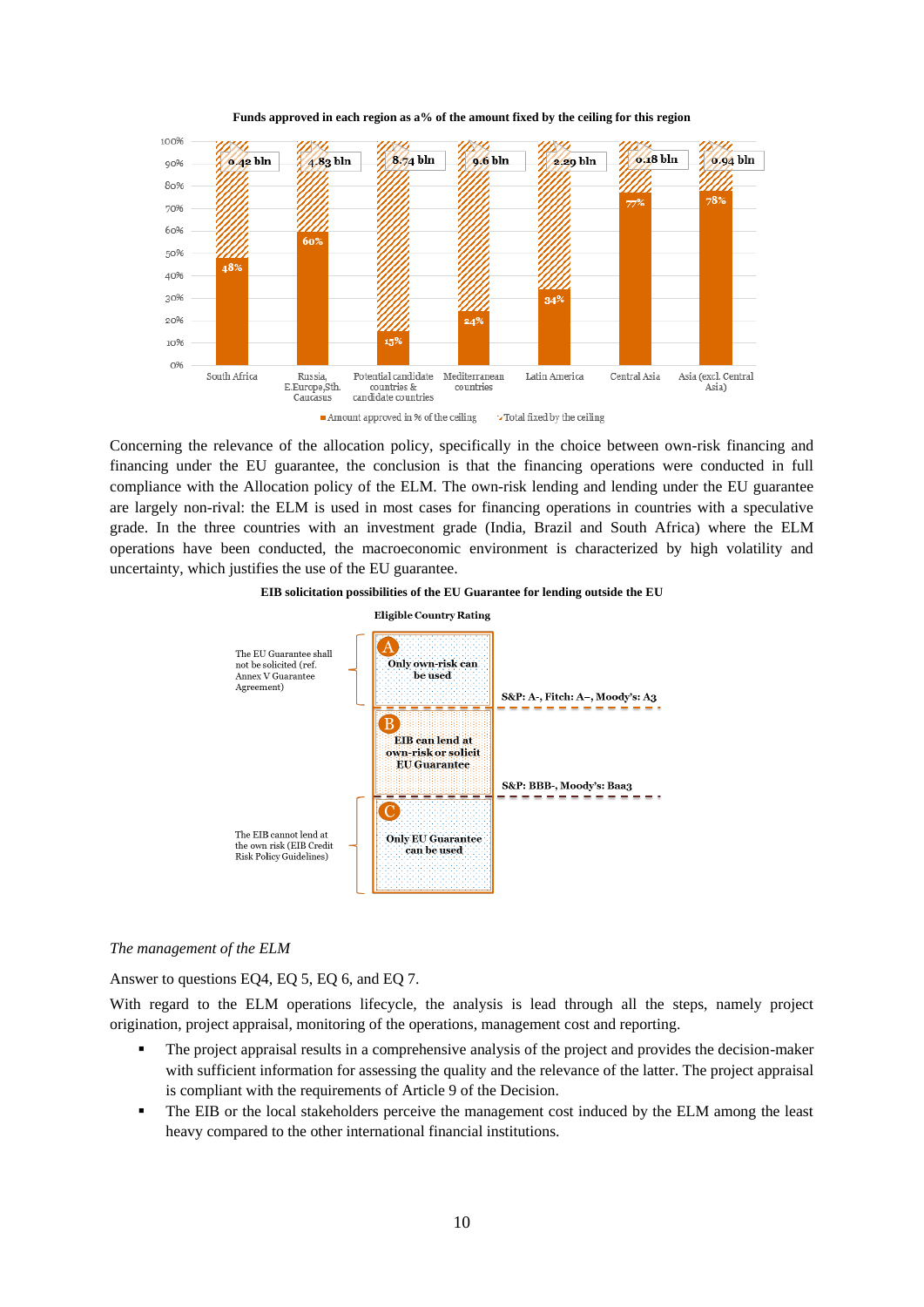The reporting from the EIB to the Commission is compliant with Article 11 of the Decision and covers effectively the main aspects of the ELM. However, some improvements in the procedure and coordination between the EIB and the Commission could further enhance the reporting system.

On the assessment of the needs and the results, the REM is analysed, being the structured tool on which the EIB relies for estimating the financial needs, monitoring and reporting on the ongoing projects and for evaluating the results.



In conclusion, the REM indicators are considered to be well aligned with the operational objectives of the EIB in the framework of the ELM. The REM was developed based on an assessment of indicators and models existing among the IFIs. Therefore, it absorbed the existing best practices.

Answer to questions EQ 8 and EQ9.

Regarding the complementarity and coordination with other EU financing facilities and International Financial Institutions ('IFIs'), the conclusion are reached through the review of the blending ELM loans and grants with a particular concern on the pivotal role of the EU delegation and the coordination of the IFIs.

- Complementarity and coordination with other IFIs are strengthened through the co-financing of projects. Coordination occurs for the identification of project opportunities, the appraisal of those projects and the monitoring;
- Cooperation with other IFIs allows the EIB to leverage on their expertise of the local markets where EIB has a limited presence, and to structure its own operations;
- The role of the EU delegation has been crucial in several financing operations in sharing the knowledge of the local context, coordinating with other IFIs and ensuring a connection with the national governments of the beneficiary countries.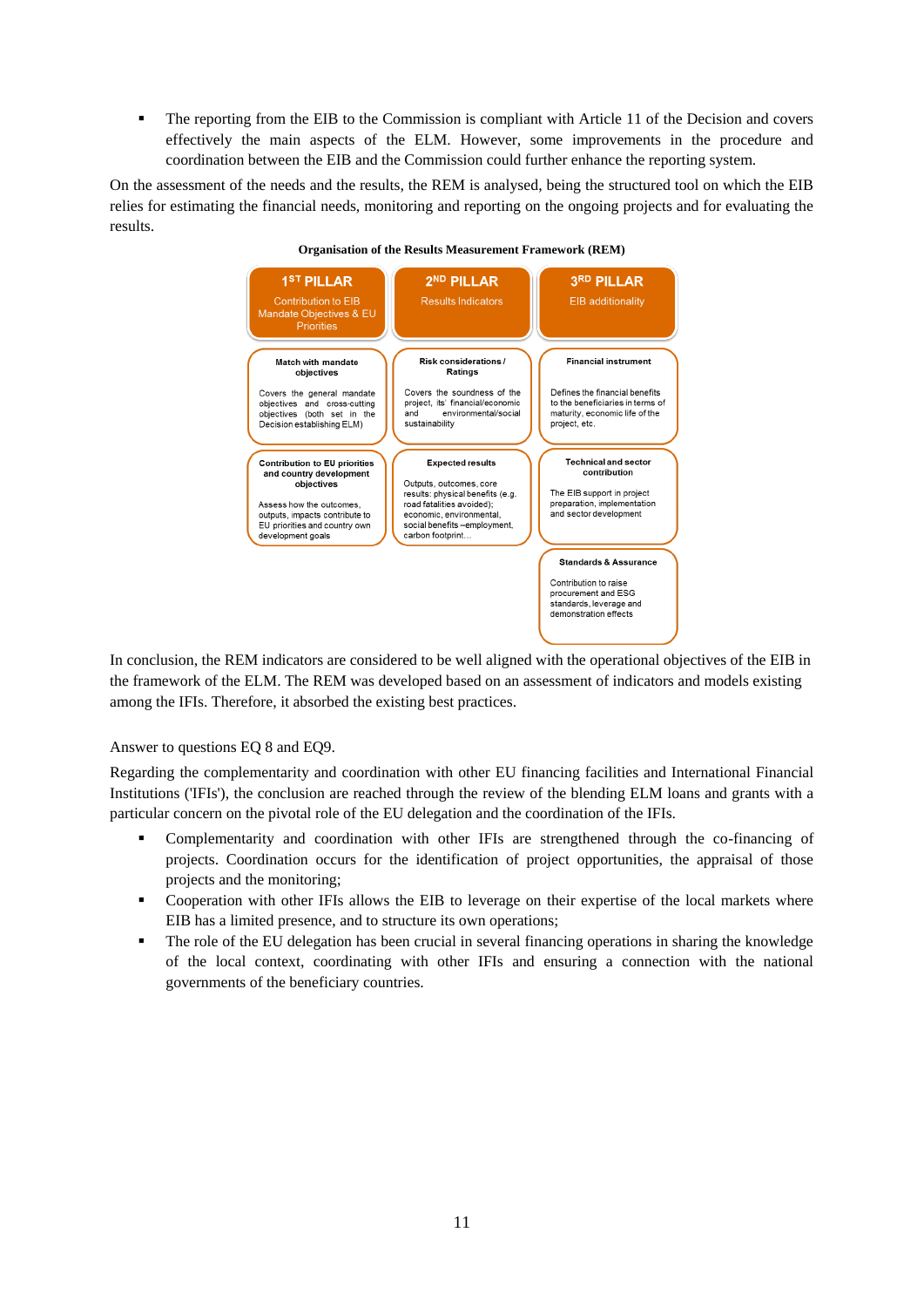

### *The added value of the ELM*

Answer to question EQ 10.

Concerning the added value of the ELM, several conclusions are reached through the analysis of the financing operations:

- Without the ELM, the EIB would not have financed most of the projects under consideration (country profiles too risky for own-risk facilities).
- In several cases, the project could have been realized thanks to alternative sources of financing, mainly from the other IFIs, though not necessarily at the same extent. However, there is a probability that some of the projects would not have found financing in absence of the EIB as they face their own financial constraints.
- The added value of the ELM financing operations is substantial compared to the commercial loans both in terms of financial advantage (interest rate much lower, maturity much longer than on any regular commercial debt) and availability of funds.
- There is a clear evidence of non-financial benefits for the final beneficiaries generated by the EIB lending: technical assistance, promotion of good financial standards within the local banking sector, procurement standards. In addition to other IFIs, the EIB is supporting EU policies and promoting EU standards and principles.

On the exchange rate risk, the existence of the FX risk is considered to drag on the demand for the ELM loans (in USD or in EUR) and partially offsets the financial added value of the ELM.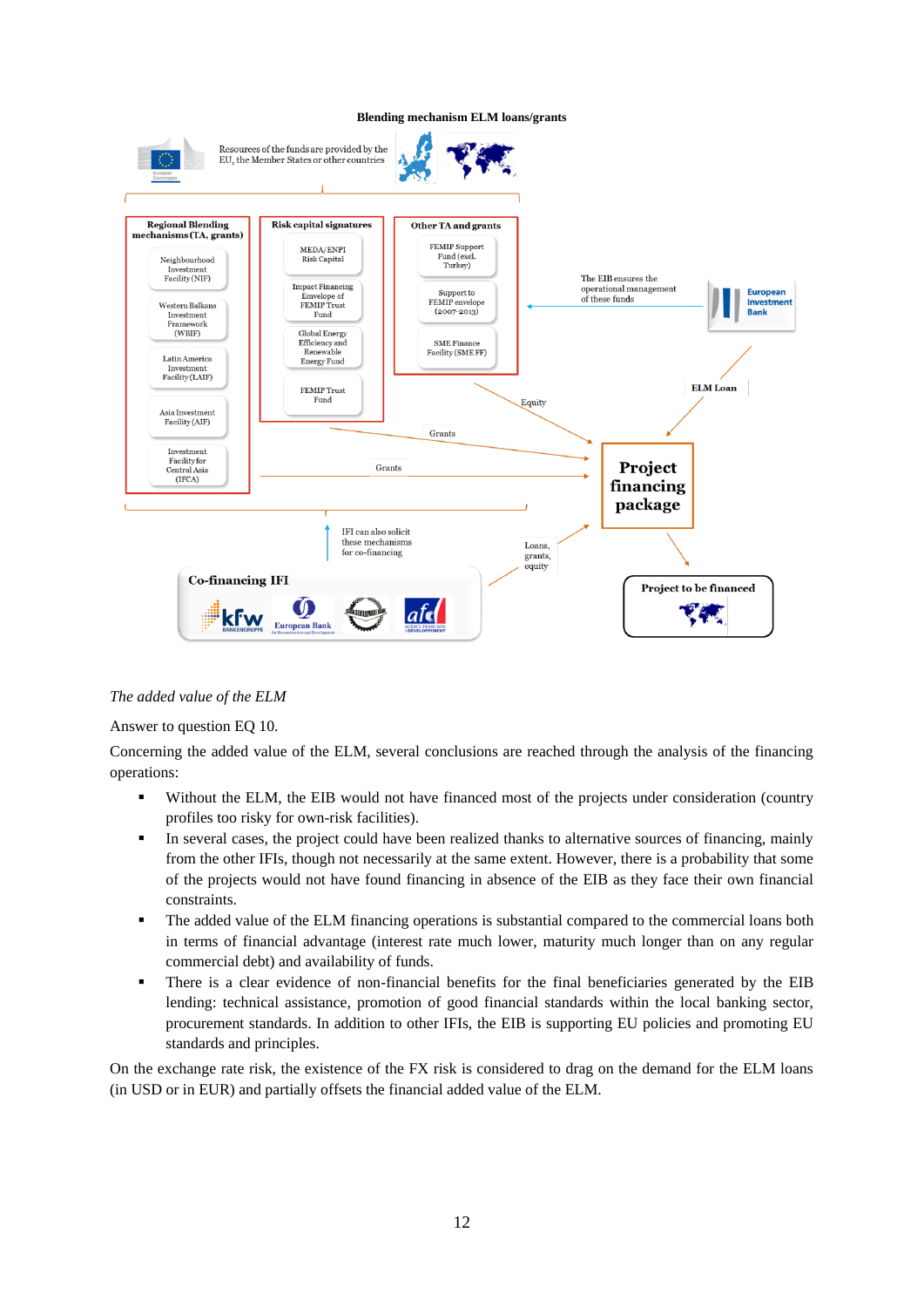#### *Climate change mitigation and adaptation*

#### Answer to question EQ 11.

ELM strategic framework as regards climate action has been analysed with the use of specific cases and according to the ELM contribution to greenhouse gas (GHG) emissions reduction.

The ELM largely contributes to the climate change-related objectives, especially in terms of mitigation. It largely exceeds the quantitative target of 25% and even the future target of 35%, as the climate change-related actions account for 39% of the total EIB contribution. The total emission savings of ELM projects over the second half of 2014 and 2015 is 1.35 Mt CO2-eq/year.

The figure for the ELM covering the whole period July 2014-December 2015 is as follows:

| Total absolute emissions        | $1.44$ Mt/CO2-eq/yr  |
|---------------------------------|----------------------|
| <b>Total relative emissions</b> | $-1.35$ Mt/CO2-eq/yr |

#### *The communication and the ELM contribution to the visibility of the EU*

#### Answer to question EQ 12.

Communication efforts to date have ensured the borrower is informed of the Union support. However, it does not ensure that the visibility of the Union is sufficiently enhanced at the final beneficiary level. Communication and visibility objective should be further promoted and supported within the ELM.

### <span id="page-12-0"></span>**6. Conclusion**

The conclusions are defined across five main themes: the design of the ELM, its management, added value, role in terms of climate-change mitigation and adaptation and contribution to the visibility of the Union.

In addition, the conclusions on the Commission's better regulation criteria are as follows:

- On efficiency, the evaluation concluded that the external lending mandate provided sufficient flexibility to respond to crisis events thanks to sufficient margin in the regional and subregional ceilings in first years of implementation, though resulting in overusing the ceilings in some regions (Eastern Neighbourhood, Asia and Central Asia).
- On effectiveness, the evaluation concluded that the financing operations are well aligned with Union priorities and objectives and that they followed the rules of the allocation policy – though investment grade countries benefitting from the EU guarantee being more questionable.
- On relevance, the external evaluation wrote that the three overall objectives of the ELM as set in the Decision are still relevant in the present context. The climate change mitigation and adaptation objectives are ever more relevant after the post-Paris agreement. Private sector and infrastructure development objectives are drivers of the sustainable and inclusive growth and as such still relevant as key objectives of the ELM. Furthermore, while considering the criteria of the Allocation policy, the list of the eligible countries might be subject to revision – removing high investment grade and high-income countries from the list.
- On coherence, the role of the EU Delegations has been crucial in several financing operations in sharing the knowledge of the local context, coordinating with other IFIs and ensuring a connection with the national governments of the beneficiary countries. Furthermore, the blending frameworks enhanced complementarity and coordination with other IFIs, further strengthened through the co-financing of projects. Coordination occurs for the identification of project opportunities, the appraisal of those projects and the monitoring. Furthermore, cooperation with other IFIs allows the EIB to build on their expertise of the local markets.
- On added-value, please take note of below remarks in section '*The added value of the ELM'*.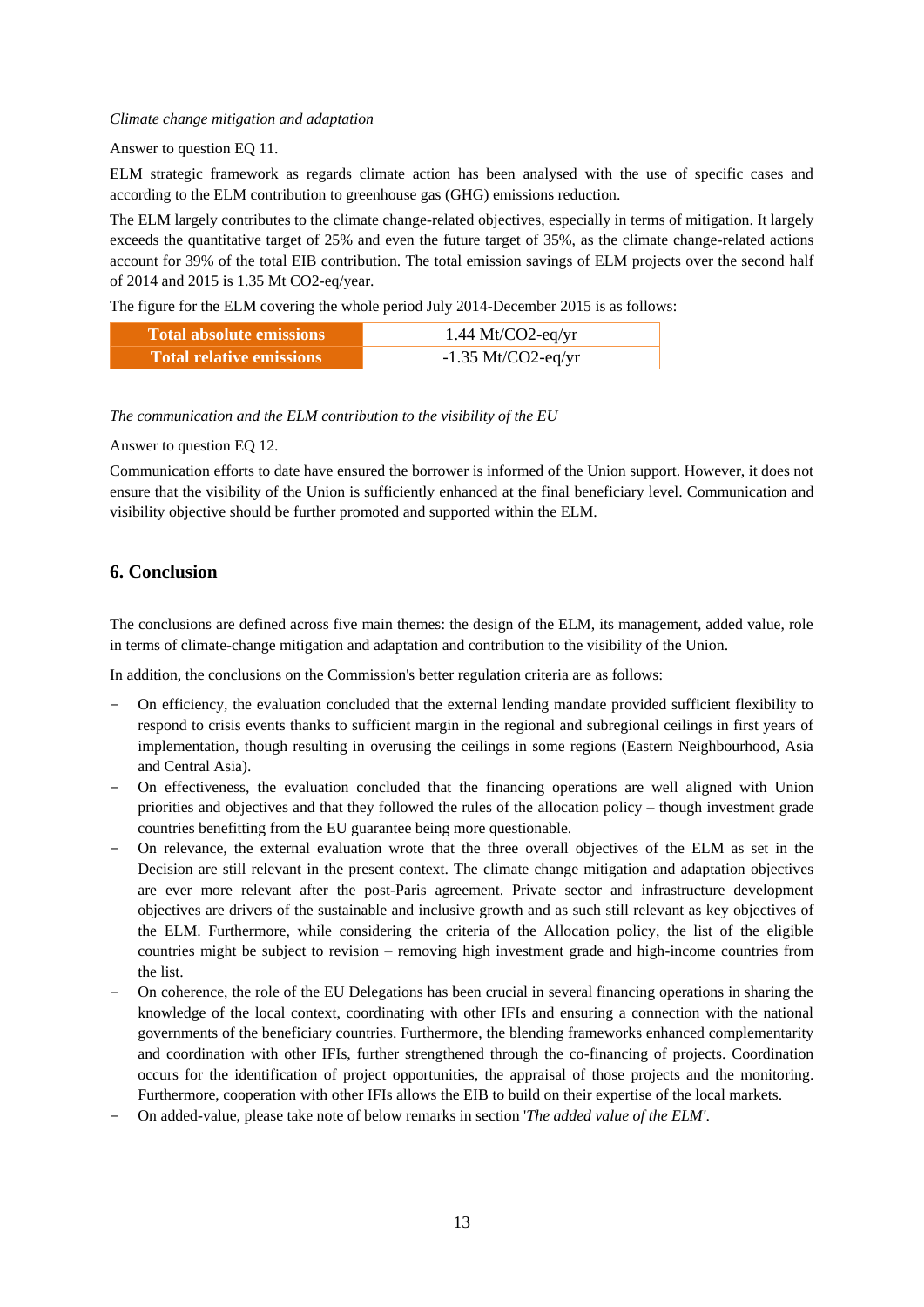#### *The design of the ELM*

All the operations launched under the ELM since its inception in July 2014 are fully aligned with the three objectives stated in the Decision. Those three objectives themselves are aligned with the Sustainable Development Goals as defined by the United Nations. Moreover, the ELM has supported the Union's external policy agenda, showing sufficient flexibility and reactivity to the geopolitical challenges as demonstrated through the cases of Syria, Ukraine (the Ukrainian crisis), Egypt and Morocco ("Arab spring") and Jordan (the refugee crisis). The ELM has played a role in the economic and political stabilisation of these countries hit by a political crisis. As a result, in some of the regions (Asia; South Africa; Central Asia; Russia, Eastern Europe, South Caucasus), the volume of funds allocated so far represents up to 78% of the regional ceiling, which leaves limited leeway for responding to potential future challenges. EIB cooperation with Russia is restricted because of the restrictive measures introduced by the European Union in the context of the Ukraine conflict. Overall, the financing operations were conducted in full compliance with the Allocation policy of the ELM. Lending under the EIB own-risk and lending under the EU guarantee proved largely non-rival, as the EU guarantee has usually been solicited for operations in countries with a speculative grade. Even though, three countries (India, Brazil and South Africa) where the ELM operations have been conducted had an investment grade at the date of signature, their macroeconomic environment is highly unstable, which justifies the use of the EU guarantee.

#### *The management of the ELM*

The management of the ELM by the EIB has been compliant with the requirements of the Decision and contributed to the effective use of the EU guarantee. Indeed, the project appraisal results in a comprehensive analysis of the project and provides the decision-maker with sufficient information for assessing the quality and the relevance of the latter. Key part of the appraisal, the REM framework is well adapted to the operational objectives of the EIB in the framework of the ELM. The REM was developed based on an assessment of indicators and models existing among the IFIs. Therefore, it absorbed the existing best practices. The reporting from the EIB to the Commission is compliant with the requirements of the Decision and covers effectively the main aspects of the ELM. However, some improvements in the procedure and coordination between the EIB and the EU could further enhance the reporting system. Overall, the EIB or the local stakeholders do not perceive the management cost induced by the ELM higher than the management cost of other comparable operations.

Coordination and complementarity with other stakeholder such as the EU delegations, other IFIs or blending mechanisms has been crucial in several operations prospecting the beneficiaries, sharing the knowledge of the local context, coordinating and ensuring a connection with the national governments of the beneficiary countries. Some rationalisation of the blending process could be envisaged in order to address urgent needs (e.g. loans targeting refugee crisis-related issues).

### *The added value of the ELM*

Without the EU guarantee, the EIB would not have financed most of the projects under consideration, as the country profiles of the recipient countries are too risky for the EIB to carry out the lending using the own-risk facilities. In several cases – with important exceptions –, the project could technically have been realized in the absence of the EIB involvement, as the borrower may potentially have found an alternative source of financing, mainly from the other IFIs. However, the other IFIs face their own budget constraints and seek to diversify risks: thus in absence of the ELM, they would not have been able to fill the gap entirely. The added value of the ELM financing operations is substantial compared to private sector both in terms of the interest rate – much lower than the local commercial interest rates – and longer maturity. Thus, it expands greatly the access to funds for the local SMEs and Midcaps. Moreover, there is a clear evidence of non-financial benefits for the final beneficiaries generated by the EIB lending: technical assistance, promotion of good financial standards within the local banking sector, procurement standards. However, the existence of the FX risk drags on the demand for the ELM loans (in USD or in EUR) and partially offsets the financial added value of the ELM.

#### *Climate change mitigation and adaptation*

The ELM has substantially contributed to the climate change-related objectives, especially in terms of mitigation. It exceeds the quantitative target of 25% and even the future target of 35% by 2020, as the climate change-related actions account for 40% of the total EIB contribution. In addition, the ELM operations have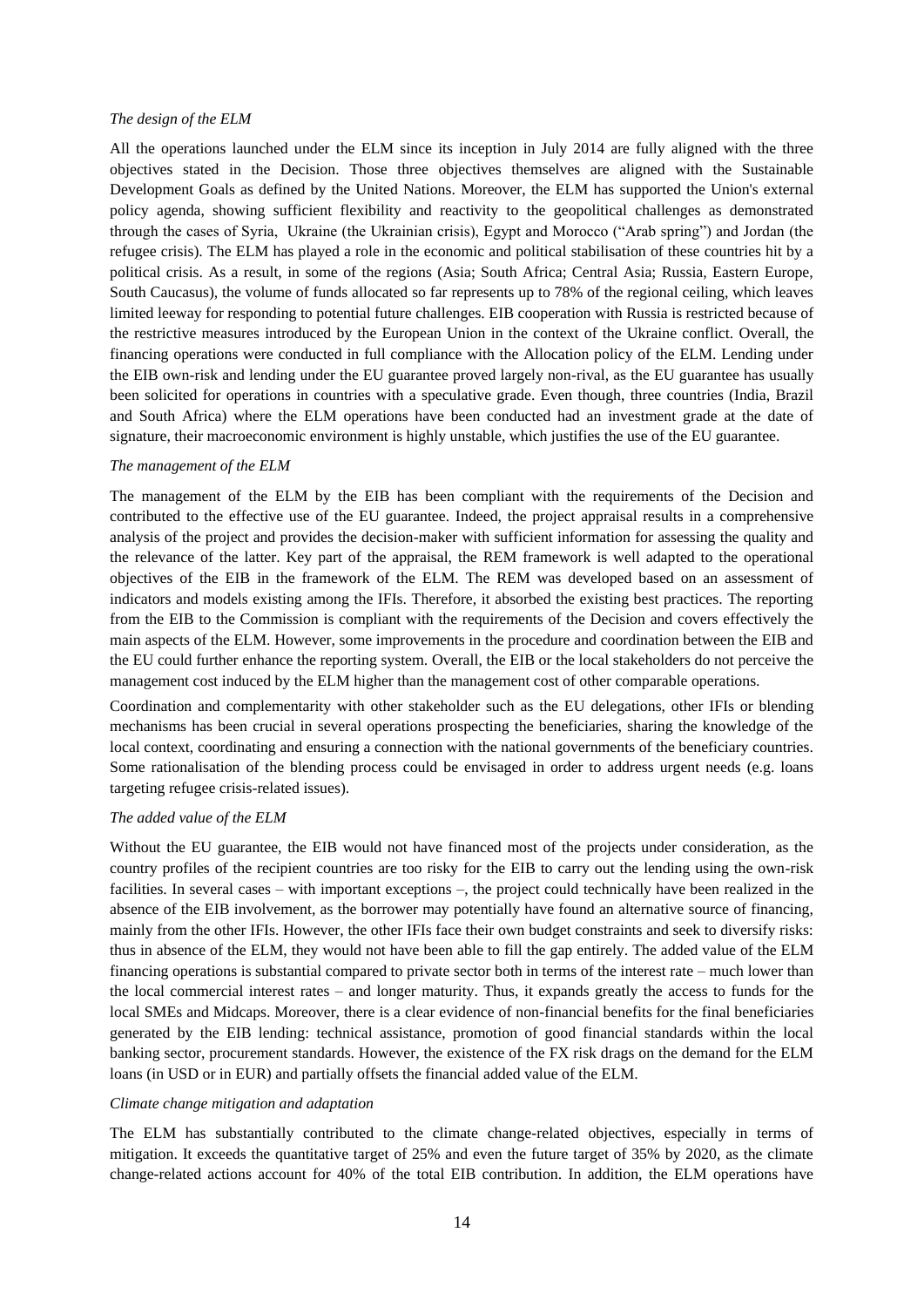allowed saving an estimated 1.35 Mt CO2-eq/year of GHG emissions through the operations signed between July 2014 and December 2015.

### *The communication and the ELM contribution to the visibility of the EU*

The communication efforts allowed informing the borrower of the EU support. However, it does not ensure that the visibility of the EU is sufficiently enhanced at the final beneficiary level. Communication and visibility objective should be further promoted and supported within the ELM.

### **Criteria used to evaluate the need for an activation of the EUR 3 billion of the EU guarantee**

The results of this Mid-Term review are meant to be used to define the criteria for the potential extension of the EU guarantee by EUR 3 billion. In line with the scope of the evaluation, those criteria could be summarized as follows:

Is the design of the ELM relevant from the point of view of the EU external policy objectives, that is, would the additional funds address relevant needs? The conclusions of the Mid-Term review allow answering positively to that criterion;

Is the current management of the ELM by the EIB sound, that is would the Bank be able to use the additional funds in a confident and efficient manner? The conclusions of the Mid-Term review point that, in spite of some minor inefficiencies, the overall management of the Mandate by the EIB is sound and in line with the existing best practices;

• To what extent do the ELM loans bring added value to the final beneficiaries, that is would additional funds be expected to generate significant benefits – financial and non-financial – to the local stakeholders? The Mid-Term review clearly points out that the ELM operations generate high added value for the final beneficiaries;

• Do the current regional ceilings and the overall envelope restrict the EIB activities in a way that could be detrimental to the fulfilment of its objectives? The answer from the Mid-Term review is contrasting depending on the specific regions: in some of them, the volume of lending committed is proportionally more significant, sometimes moving quite close to the actual regional ceiling defined in the Decision.

**----------------------------------------------------------------------------------------------------------------------------------**

In light of the evaluation conclusions, the Commission considered the following changes in the mandate in order to achieve the specific policy and operational objectives:

 **Review of the eligible countries' list** specified in Decision 466/2014/EU according to the country risk profile.

High-income countries and country having a rating well above the criteria defined in the Allocation Policy should be dropped from the list of eligible countries: Brunei, Iceland, Israel, Singapore, Chile, South Korea, as well as China's Special Administrative Regions (SAR) Hong Kong and Macao.

- **Better target the External Lending Mandate on the EU priorities** in order to improve the response to external policy objectives:
	- A new horizontal high-level objective covering the response to the migration crisis should be introduced.
	- A reference to the Paris agreement adopted under the UN Framework Convention on Climate Change should be introduced and the target for climate action projects should be increased to 35% of the total volume of EIB operations. A reinforcement of the EIB's mandate contribution to climate change adaptation should be required.
	- Reinforcement of the added value of EIB operations with a focus of the lending under the ELM on higher risk profiles. The operations under the ELM could be restricted to countries with the credit rating corresponding to the speculative grade (below BBB- (S&P and Fitch) and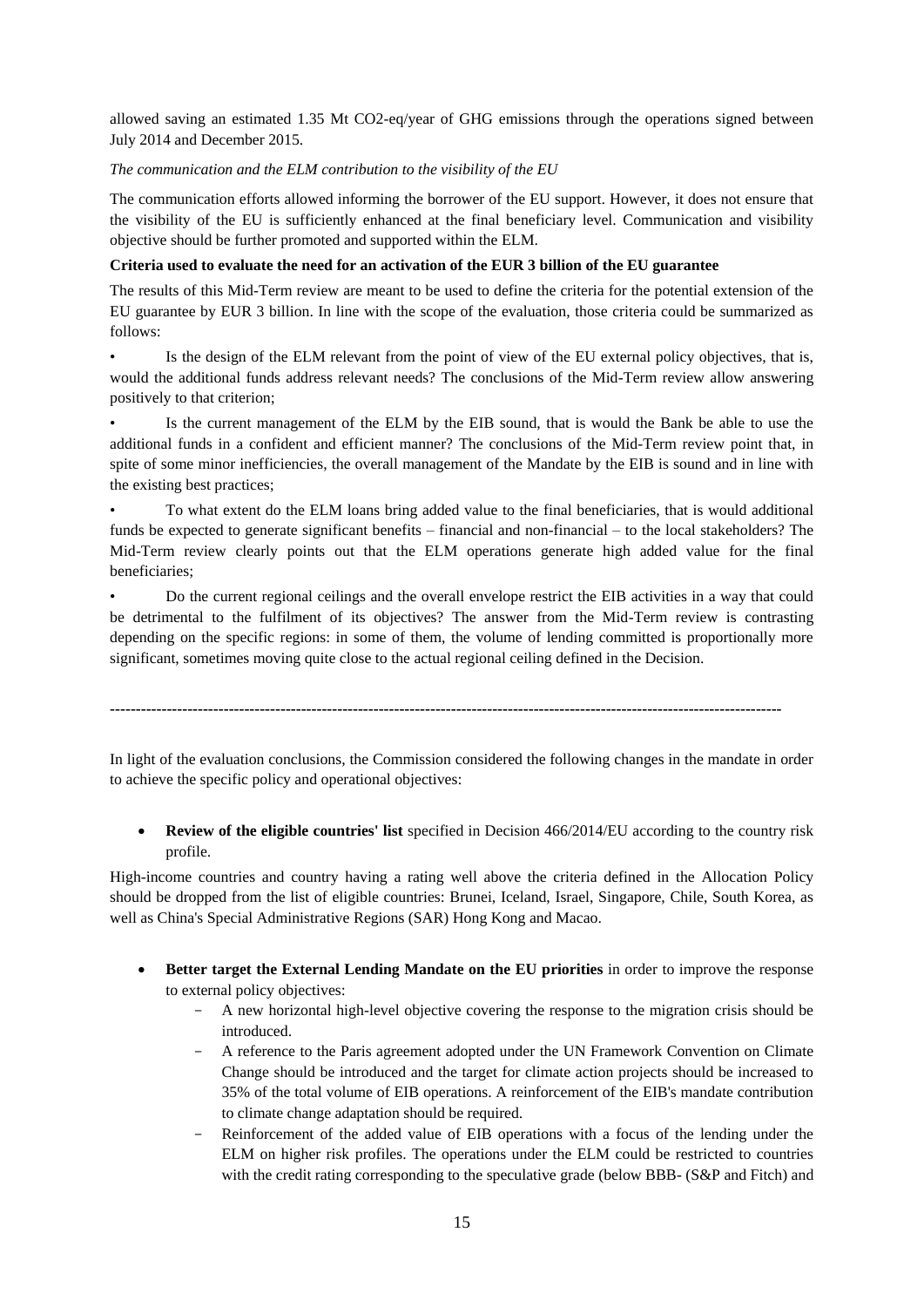Baa3 (Moody's). This could be done through a review of the allocation policy annexed to the Guarantee Agreement.

- Activation of the optional additional amount of EUR 3 billion: This optional mandate will increase the regional ceilings pro rata, including the EUR 1.4 billion of the EIB Resilience initiative (EIB's Building Block 2) for operations involving public counterparts.
- Increase of the overall ceiling by EUR 2.3 billion for EIB financing operations to private sector (EIB's Building Block 3) applicable to projects in support of refugees and/or hostcommunities. In this context, and for the said amount, the coverage of the EU guarantee for these operations should be extended to all payments due to the EIB, but not received by it ('Comprehensive Guarantee'), rather than only the political risk guarantee as per the current decision. The risk for the Union budget associated to EIB financing operations under the private sector lending mandate should be remunerated and revenues thereof paid to the Guarantee Fund for external actions.
- Introduce more flexibility by allowing the EIB to increase the re-allocation of funds between regions and sub-regions in the course of the mandate. More flexibility is needed in order to enable addressing urgencies that might arise in one or another region within the mandate period. The ceiling for reallocation between the regions by the EIB in the course of the mandate should be increased from 10% to 20%. The flexibility scheme should apply only where it concerns the need to address urgencies and crisis situations that might arise within the mandate period, and for which are recognised as high EU external policy priorities. The private sector mandate of EUR 2.3 billion and the amount of EUR 1.4 billion for projects addressing the migration crisis cannot be reallocated.
- Enhance EIB support to SMEs from the Union (internationalisation of EU businesses).
- EIB mandate direct contribution to the achievement of some goals of the SDGs should be underlined, such as clean water and sanitation, affordable and clean energy, industry, innovation and infrastructure, sustainable cities and communities, climate action, decent work and economic growth.

### **Improvement of the communication strategy for all projects at country level to reinforce the impact of the ELM and Union visibility.**

Reinforcement of the cooperation between the EIB, the Commission and other entities of the EU working in a specific country. The cooperation could include, in particular, joint visits from Commission and EIB to the countries, joint communication strategies between the EU delegation and EIB local offices, joint press releases putting the accent on the Union involvement in the country.

#### **Update of the Regional Technical Operational Guidelines.**

The Regional Technical Operational Guidelines should reflect the evolutions of the Union's priorities and the EIB's alignment with them. The EEAS should continue to be closely associated to the elaboration of the Regional Technical Operational Guidelines.

#### **Improvement of the reporting between the EIB and the Commission and new reporting**

Some improvements in the procedure and coordination between the EIB and the Commission could further enhance the reporting system. An assessment of the contribution of EIB financing operations in response to the migration crisis should be introduced in the context of the EC annual Report to the European Parliament and to the Council on EIB financing operations. The EIB should also implement and develop a set of indicators in its Results Measurement framework for projects in the public sector and in the private sector directed to refugees and host communities; in the context of the Commission's annual reporting to the European Parliament and to the Council on EIB financing operations.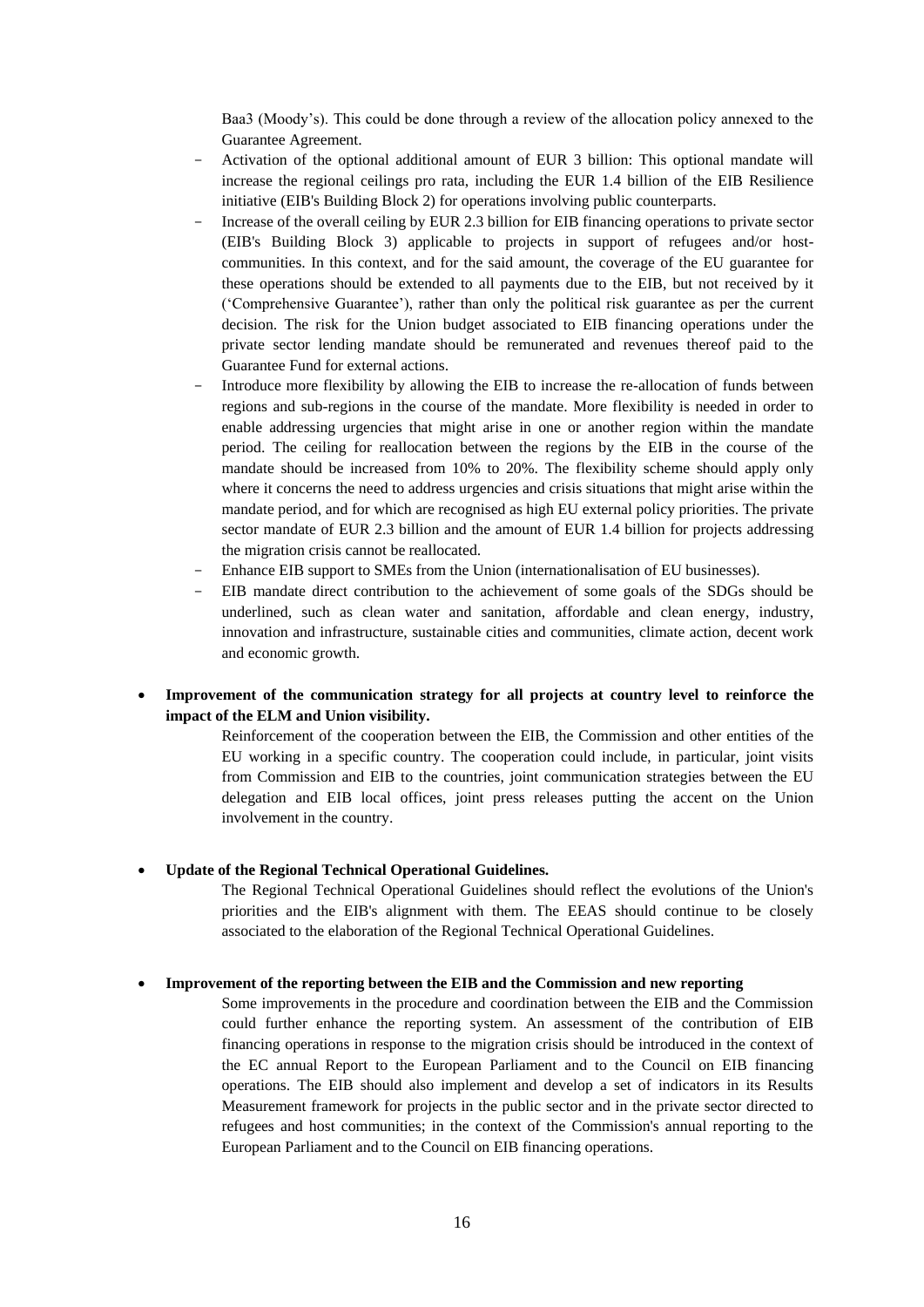# **ANNEX 1 – Financial Database and Data Collection**

# Financial Database

| The preliminary data provided by the EIB have been stored in an excel spreadsheet as illustrated below: |                                      |                                                        |                     |                                            |                                        |                      |                                           |                |                           |                              |                          |          |                                  |               |                                             |               |                             |                       |                                       |                                        |                                        |                                           |                         |                        |
|---------------------------------------------------------------------------------------------------------|--------------------------------------|--------------------------------------------------------|---------------------|--------------------------------------------|----------------------------------------|----------------------|-------------------------------------------|----------------|---------------------------|------------------------------|--------------------------|----------|----------------------------------|---------------|---------------------------------------------|---------------|-----------------------------|-----------------------|---------------------------------------|----------------------------------------|----------------------------------------|-------------------------------------------|-------------------------|------------------------|
| umber                                                                                                   | <b>Operation Contract</b><br>ium bei | Operation name                                         | Avancement          | EU Guarantee<br>limited to                 | Mandate /<br>Facility                  | <b>Funds</b>         | Region                                    | <b>Country</b> | Sector(s)                 | First<br>signature of within | Signature<br>current ELM | duration | <b>EB financing Project cost</b> |               | Approved<br>(operation-level) Signed in EUR |               | Contract<br><b>currency</b> | Signed in<br>contract | Climate<br>Change<br><b>indicator</b> | <b>Climate</b><br>Change<br>mitigation | <b>Climate</b><br>Change<br>adaptation | Disbursed Type of<br>as % of net final    | financing<br>with other | TA / grant<br>componer |
|                                                                                                         |                                      |                                                        |                     | olitical Risks<br>$\overline{\phantom{a}}$ |                                        |                      |                                           |                |                           |                              | eriod                    |          |                                  |               |                                             |               |                             | currency              |                                       | dicator (                              | indicator (                            | beneficiary<br>igned<br>÷<br>$\mathbf{v}$ |                         |                        |
| 20140459 85294                                                                                          |                                      | NICARAGUA HYDRO DEVELOPMENT AND<br><b>TRANSMISSION</b> | <b>Fully Signed</b> | No                                         | ELM Latin America EIB own<br>2014-2020 | resources            | Latin America                             | Nicaragua      | Energy                    | 29/12/2015                   | 29/12/2015               |          | Investm Loan                     | 1.090.445.860 | 145,586,897                                 | 146,092,038   | <b>USD</b>                  | 160,000,000           | 85                                    | 100                                    |                                        | Sovereign<br>0%<br>entity                 | Yes                     |                        |
| 20100613                                                                                                | 82167                                | CAIRO METRO LINE 3 (PHASE 3)                           | Approv BoD          | No                                         | <b>ELM MED 2014-</b><br>2020           | EB own<br>resources  | Mediterranean<br>countries                | Egypt          | Transport                 | 14/11/2012                   | 29/12/2015               | 12       | Investm Loan                     | 2,417,900,000 | 600,000,000                                 | 200.000.000   | <b>EUR</b>                  | 200,000,000           | 100                                   | 100                                    |                                        | Public<br>0%<br>sector entity             | Yes                     | Yes                    |
| 20150476                                                                                                | 85055                                | UKRAINE AGRI-FOOD APEX LOAN                            | <b>Fully Signed</b> | No                                         | ELM East-Ru. 2014- EIB own<br>2020     | resources            | Russia.<br>E.Europe,Sth<br>Caucasus       | Ukraine        |                           | Credit lines 28/12/2015      | 28/12/2015               |          | Multi BI Loan                    | 800.000.000   | 400.000.000                                 | 400.000.000   | <b>EUR</b>                  | 400.000.000           | 35                                    | 11                                     | 24                                     | SMEs<br>$0\%$ MdCaps                      |                         | Yes                    |
| 20150022                                                                                                | 84434                                | AFFORESTATION AND EROSION<br><b>CONTROL</b>            | <b>Fully Signed</b> | No                                         | ELM Pre-<br>Accession 2014-            | EB own<br>resources  | Candidate<br>countries                    | Turkey         | Agriculture,<br>fisheries | 28/12/2015                   | 28/12/2015               |          | Investm Loan                     | 330,816,000   | 120,000,000                                 | 120,000,000   | <b>EUR</b>                  | 120,000,000           | 100                                   | 70                                     | 30                                     | Sovereign<br>0%<br>entity                 |                         |                        |
| 20150021                                                                                                | 84433                                | TUBITAK RESEARCH PROMOTION I                           | Fully Signed        | No                                         | ELM Pre-<br>Accession 2014-<br>2020    | EB own<br>resources  | Candidate<br>countries                    | Turkey         | Services                  | 28/12/2015                   | 28/12/2015               |          | Investm Loan                     | 535,500,000   | 200,000,000                                 | 200,000,000   | <b>EUR</b>                  | 200,000,000           |                                       |                                        |                                        | Public<br>0%<br>sector entity             |                         |                        |
| 20150308                                                                                                | 84809                                | <b>MODERNISATION ROUTIERE II</b>                       | <b>Fully Signed</b> | No                                         | ELM MED 2014-<br>2020                  | EB own<br>resources  | Mediterranean<br>countries                | Tunisia        | Transport                 | 18/12/2015                   | 18/12/2015               |          | Framew k loan                    | 342,900,000   | 150,000,000                                 | 150,000,000   | <b>EUR</b>                  | 150,000,000           |                                       |                                        |                                        | Sovereian<br>0%<br>entity                 |                         | Yes                    |
| 20150294                                                                                                | 84794                                | <b>ISTANBUL UNDERGROUND RAIL</b><br><b>NETWORK</b>     | Approv BoD          | No                                         | ELM Pre-<br>Accession 2014-<br>2020    | EIB own<br>resources | Candidate<br>countries                    | Turkey         | Transport                 | 18/12/2015                   | 18/12/2015               |          | Investm Loan                     | 1.400.000.000 | 350,000,000                                 | 295,000,000   | <b>EUR</b>                  | 295,000,000           | 100                                   | 100                                    |                                        | Regional or<br>0% local<br>authorities    |                         |                        |
| 20140232                                                                                                | 83634                                | ROUTE 10 RAIL REHABILITATION                           | Approv BoD          | No                                         | ELM Pre-<br>Accession 2014<br>2020     | EB own<br>resources  | Potential candidate<br>countries          | Kosovo         | Transport                 | 08/12/2015                   | 08/12/2015               | 16       | Investm Loan                     | 208,400,000   | 80,000,000                                  | 42.000.000    | <b>EUR</b>                  | 42,000,000            | 100                                   | 100                                    |                                        | Commercial<br>0%<br>company               | Yes                     |                        |
| 20140534                                                                                                | 84869                                | DAMANHOUR CCGT POWER PLANT                             | <b>Fully Signed</b> | No                                         | ELM MED 2014-<br>2020                  | EIB own<br>resources | Mediterranean<br>countries                | Egypt          | Energy                    | 06/12/2015                   | 06/12/2015               |          | Investm Loan                     | 1,207,530,255 | 537,875,392                                 | 550, 357, 733 | <b>USD</b>                  | 600,000,000           |                                       |                                        |                                        | Public<br>0%<br>sector entity             | Yes                     |                        |
| 20120407                                                                                                |                                      | NEPAL GRID DEVELOPMENT PROGRAMME Fully Signed          |                     | No                                         | ELM Asia 2014-<br>2020                 | EIB own<br>resources | Asia (excl. Central<br>Asia)              | Nepal          | Enerav                    | 03/12/2015                   | 03/12/2015               |          | Investm Loan                     | 65,159,212    | 30,000,000                                  | 30,000,000    | <b>EUR</b>                  | 30,000,000            | 84                                    | 84                                     |                                        | Regional or<br>0%<br>local                | Yes                     | Yes                    |
| 20130587                                                                                                | 83156                                | VIENTIANE SUSTAINABLE URBAN<br><b>TRANSPORT</b>        | Approv BoD          | No                                         | ELM Asia 2014-<br>2020                 | EIB own<br>resources | Asia (excl. Central Lao People's<br>Asia) | Democratic     | Transport                 | 30/11/2015                   | 30/11/2015               | 14       | Investm Loan                     | 87,760,000    | 20,000,000                                  | 18,905,379    | <b>USD</b>                  | 20,000,000            | 100                                   | 100                                    |                                        | Regional or<br>0%<br>local                | Yes                     | Yes                    |

# <span id="page-16-0"></span>Data collected for the evaluation

The evaluation team collected project-specific documentation for each of the twenty case studies: PIN, appraisal report, contracts, REM reports, the financial data (interest rate of the loan, maturity, collateral, guarantee arrangement), reporting documents, documents on methods used by the EIB to ex-ante assess projects.

The evaluation team also collected and analysed the following documents:

- **Legal framework (the Decision, the Guidelines, allocation policy, the Guarantee Agreement and the Recovery Agreement);**
- Strategic documentation (ELM Climate change strategy, various EU strategies as regards climate change, migration or external policies, etc.);
- Past evaluation report on the ELM;
- **Project cycle guidelines from the EIB and presentation on REM framework, economic and financial analysis and monitoring;**
- Financial data on each of the 57 financing operations.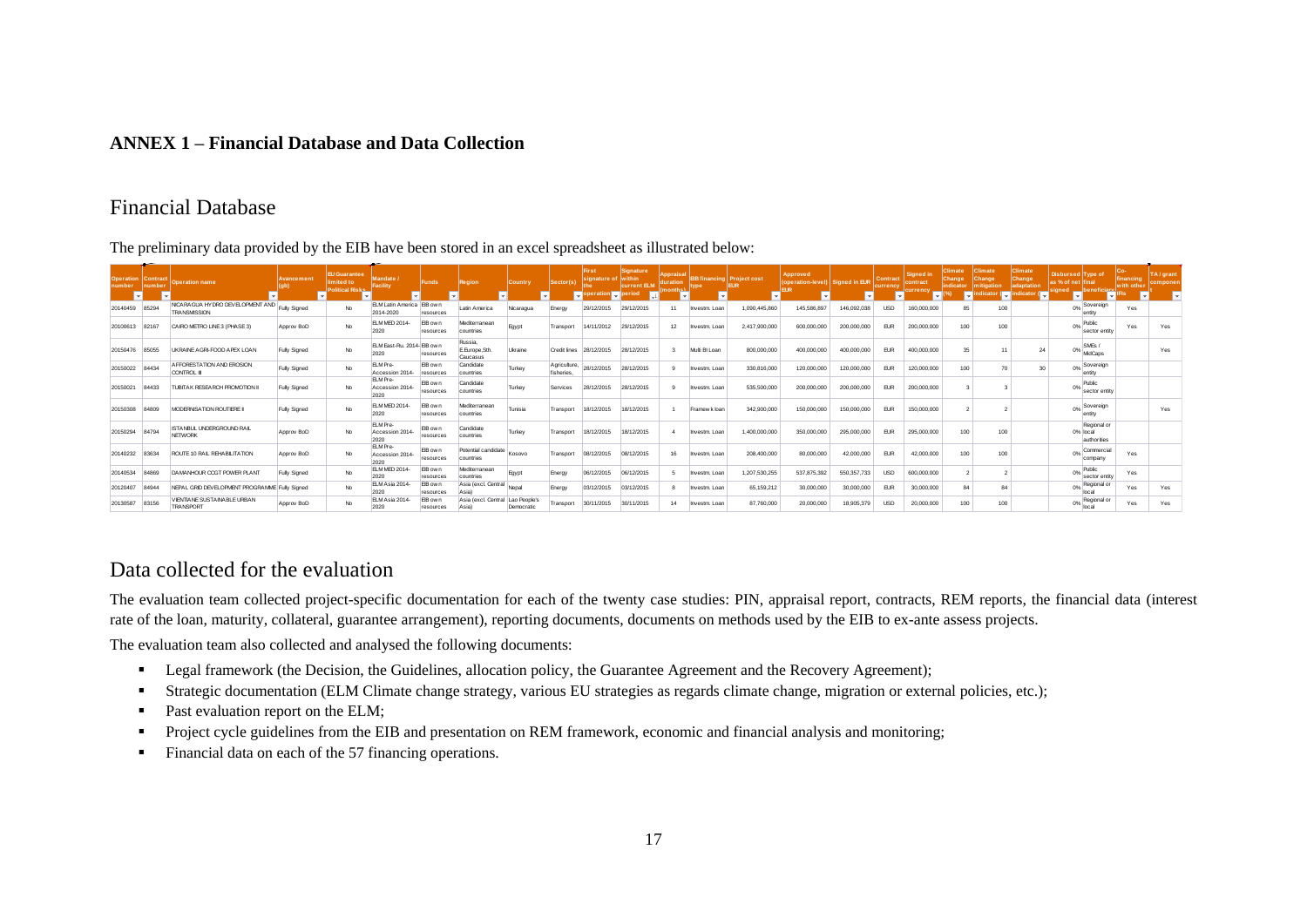# <span id="page-17-0"></span>**ANNEX 2 – Set of Conclusions**

- Conclusion 1: the ELM operations are aligned with the three objectives defined in the Decision. The latter are still relevant in the present context where post-Paris agreement efforts towards climate change mitigation and adaptation objectives and pursuit of the SDGs are contributing to a sustainable and inclusive growth.
- Conclusion 2: ELM objectives are broadly aligned with the SDGs and are expected to contribute directly to a number of the SDGs.
- Conclusion 3: the ELM has supported the EU external policy agenda, showing sufficient flexibility and reactivity to upcoming challenges. This is exemplified through the case of Ukraine (the Ukrainian crisis), Egypt and Morocco ("Arab spring"), Syria and the ongoing discussion over the refugee crisis. This includes also alignment with climate objectives as they have been agreed in the Paris Agreement.
- Conclusion 4: the ELM, above all, has been a tool contributing to the economic stabilisation in the countries hit by a political crisis. Its agenda has been constrained by tough geopolitical challenges, which weigh on the regional ceilings and the future capacity of action under the ELM.
- Conclusion 5: in some of the regions (Asia; South Africa; Central Asia; Russia, Eastern Europe, South Caucasus), the amount committed (approved) after 1.5 years into the Mandate approaches the regional ceiling, which constrains the future operations and significantly reduces the capacity of the ELM to respond to potential upcoming challenges or EU priorities in the future.
- Conclusion 6: in other regions (Mediterranean countries; Latin America, Potential candidate and candidate countries), the EIB delivers according to the regional ceilings.
- Conclusion 7: the financing operations were conducted in full compliance with the Allocation policy of the ELM.
- Conclusion 8: the own-risk lending and lending under the EU guarantee are largely non-rival: the ELM is used in most cases for financing operations in countries with a speculative grade.
- Conclusion 9: in the three countries with an investment grade (India, Brazil and South Africa) where the ELM operations have been conducted, the macroeconomic environment is characterized by high volatility and uncertainty, which justifies the use of the EU guarantee.
- Conclusion 10: the project appraisal results in a comprehensive analysis of the project and provides the decision-maker with sufficient information for assessing the quality and the relevance of the latter. The project appraisal is compliant with the requirements of Article 9 of the Decision.
- Conclusion 11: the EIB or the local stakeholders perceive the management cost induced by the ELM among the least heavy compared to the other international financial institutions'.
- Conclusion 12: the reporting from the EIB to the Commission is compliant with Article 11 of the Decision and covers effectively the main aspects of the ELM. However, some improvements in the procedure and coordination between the EIB and the Commission could further enhance the reporting system.
- Conclusion 13: the REM indicators are well aligned with the operational objectives of the EIB in the framework of the ELM.
- Conclusion 14: the REM was developed based on an assessment of indicators and models existing among the IFIs. Therefore, it absorbed the existing best practices.
- Conclusion 15: complementarity and coordination with other IFI are strengthened through the cofinancing of projects. Coordination occurs for the identification of project opportunities, the appraisal of those projects and the monitoring.
- Conclusion 16: cooperation with other IFIs allows the EIB to leverage on their expertise of the local markets where EIB has a limited presence, and to structure its own operations.
- Conclusion 17: the role of the EU delegation has been crucial in several financing operations in sharing the knowledge of the local context, coordinating with other IFIs and ensuring a connection with the national governments of the beneficiary countries.